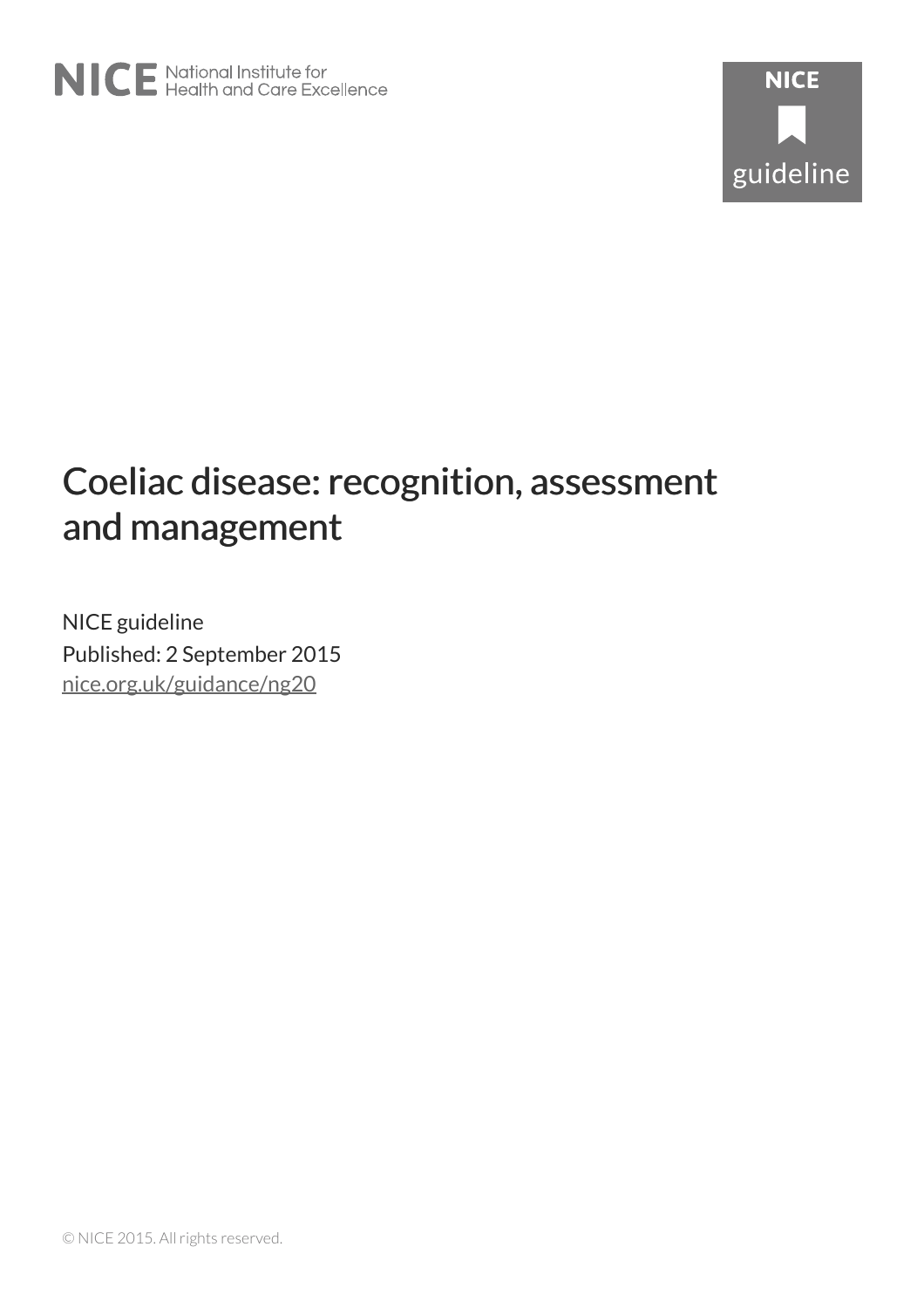# Contents

| The challenge: making sure laboratories offer testing for tissue transglutaminase and endomysial      |  |
|-------------------------------------------------------------------------------------------------------|--|
| The challenge: making sure people have access to a healthcare professional trained to give specialist |  |
|                                                                                                       |  |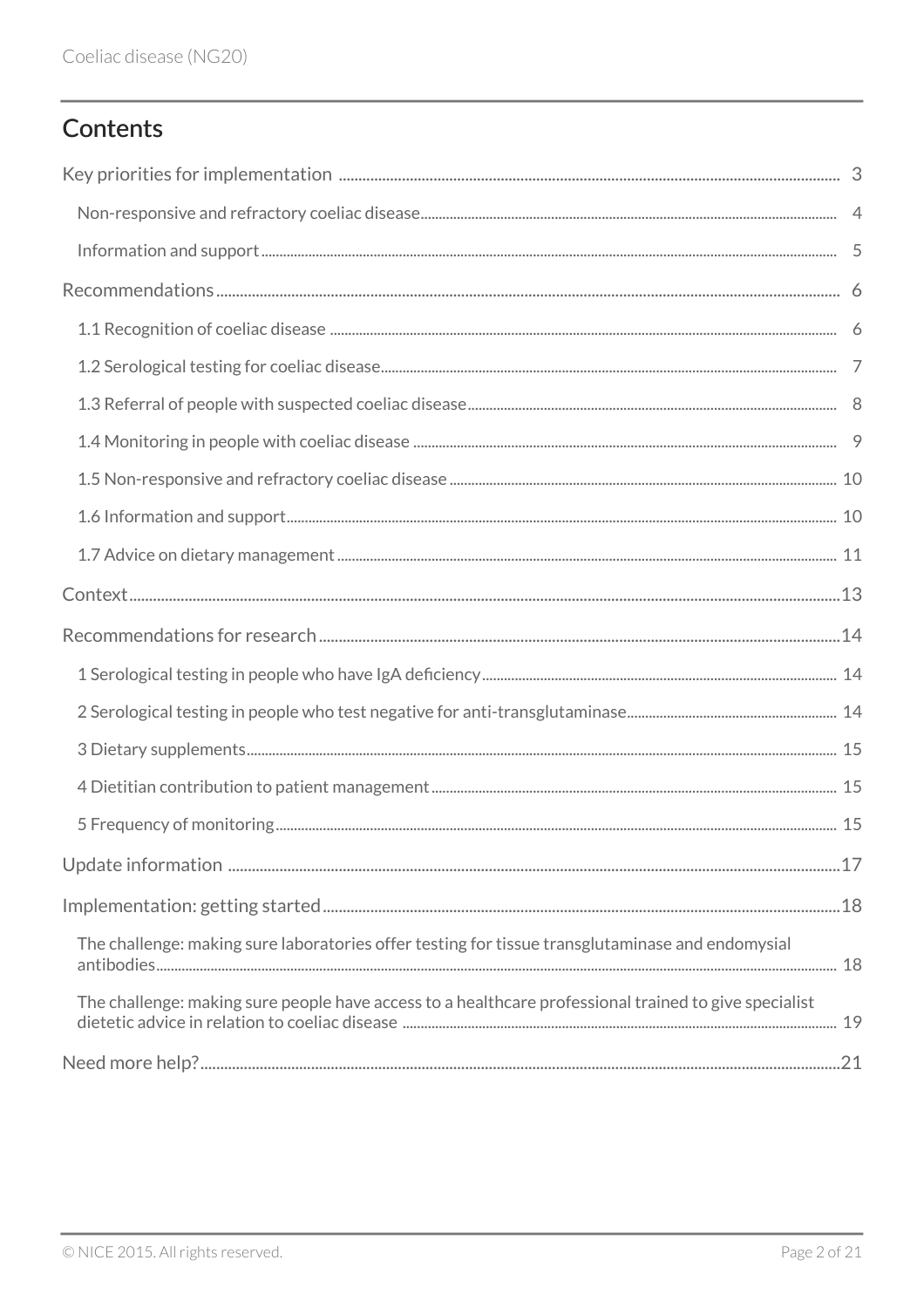# <span id="page-2-0"></span>Key priorities for implementation

The following recommendations have been identified as priorities for implementation. The full list of recommendations is in the [recommendations](#page-5-0) section.

#### Recognition of coeliac disease

- Offer serological testing for coeliac disease to:
	- people with any of the following:
		- $\diamond$  persistent unexplained abdominal or gastrointestinal symptoms
		- $\diamond$  faltering growth
		- $\diamond$  prolonged fatigue
		- $\diamond$  unexpected weight loss
		- $\diamond$  severe or persistent mouth ulcers
		- $\diamond$  unexplained iron, vitamin B12 or folate deficiency
		- $\diamond$  type 1 diabetes, at diagnosis
		- $\diamond$  autoimmune thyroid disease, at diagnosis
		- $\Diamond$  irritable bowel syndrome (in adults)
	- first-degree relatives of people with coeliac disease.
- For people undergoing investigations for coeliac disease:
	- $-$  explain that any test is accurate only if a gluten-containing diet is eaten during the diagnostic process and
	- advise the person not to start a gluten-free diet until diagnosis is confirmed by a specialist, even if the results of a serological test are positive.

#### Serological testing for coeliac disease

When healthcare professionals request serological tests to investigate suspected coeliac disease in young people and adults, laboratories should: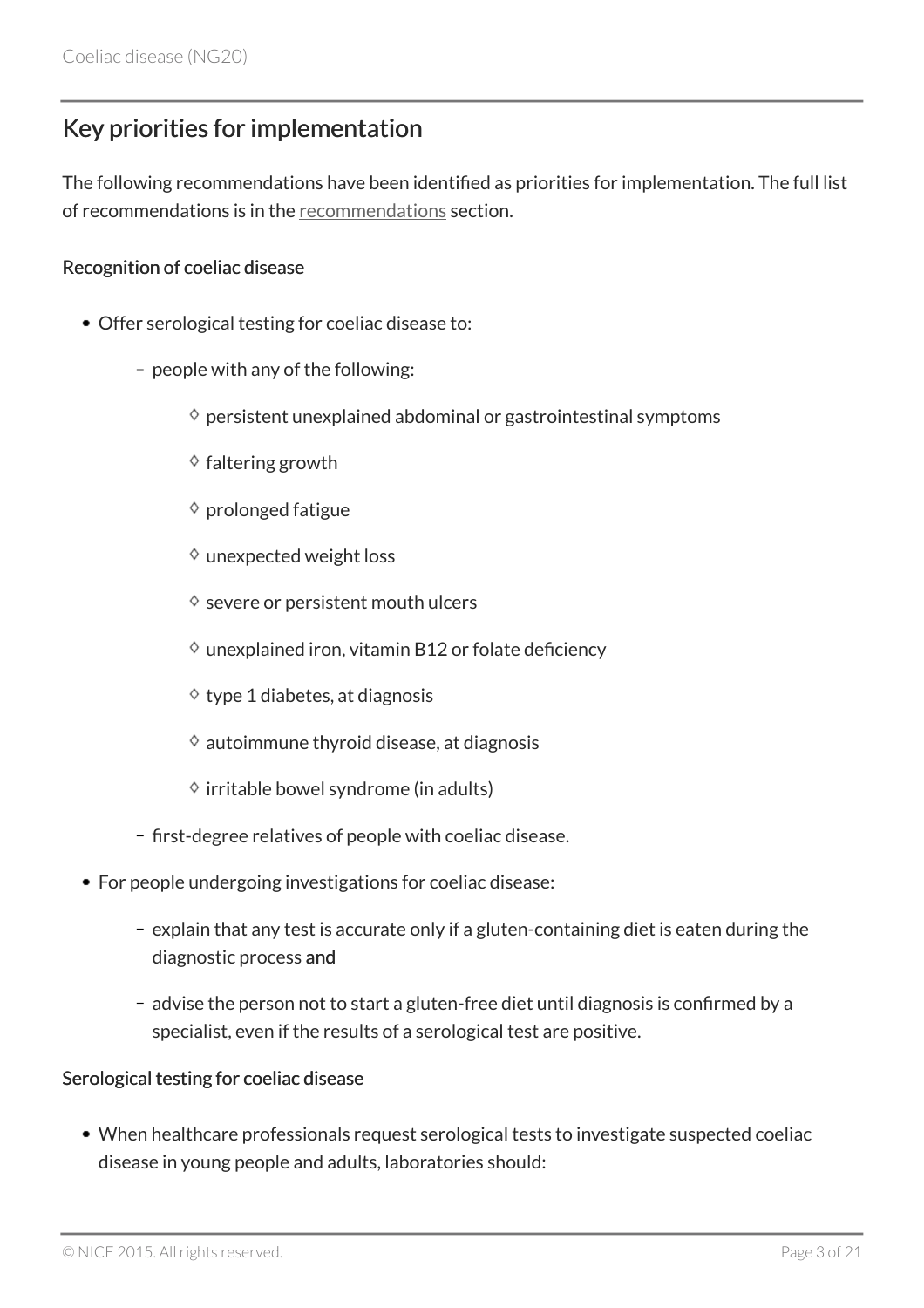- $-$  test for total immunoglobulin A (IgA) and IgA tissue transglutaminase (tTG) as the first choice
- use IgA endomysial antibodies (EMA) if IgA tTG is weakly positive
- consider using IgG EMA, IgG deamidated gliadin peptide (DGP) or IgG tTG if IgA is deficient $^{\left[ \text{1}\right] }$  $^{\left[ \text{1}\right] }$  $^{\left[ \text{1}\right] }$ .
- <span id="page-3-1"></span>When healthcare professionals request serological tests to investigate suspected coeliac disease in children, laboratories should:
	- $-$  test for total IgA and IgA tTG, as the first choice
	- consider using IgG EMA, IgG DGP or IgG tTG if IgA is deficient $^{\text{\tiny{[1]}}}$  $^{\text{\tiny{[1]}}}$  $^{\text{\tiny{[1]}}}$ .

#### Monitoring in people with coeliac disease

- Offer an annual review to people with coeliac disease. During the review:
	- measure weight and height
	- review symptoms
	- consider the need for assessment of diet and adherence to the gluten-free diet
	- consider the need for specialist dietetic and nutritional advice.

### <span id="page-3-0"></span>*Non-responsive and refractory coeliac disease*

- Consider the following actions in people with coeliac disease who have persistent symptoms despite advice to exclude gluten from their diet:
	- $-$  review the certainty of the original diagnosis
	- refer the person to a specialist dietitian to investigate continued exposure to gluten
	- investigate potential complications or coexisting conditions that may be causing persistent symptoms, such as irritable bowel syndrome, lactose intolerance, bacterial overgrowth, microscopic colitis or inflammatory colitis.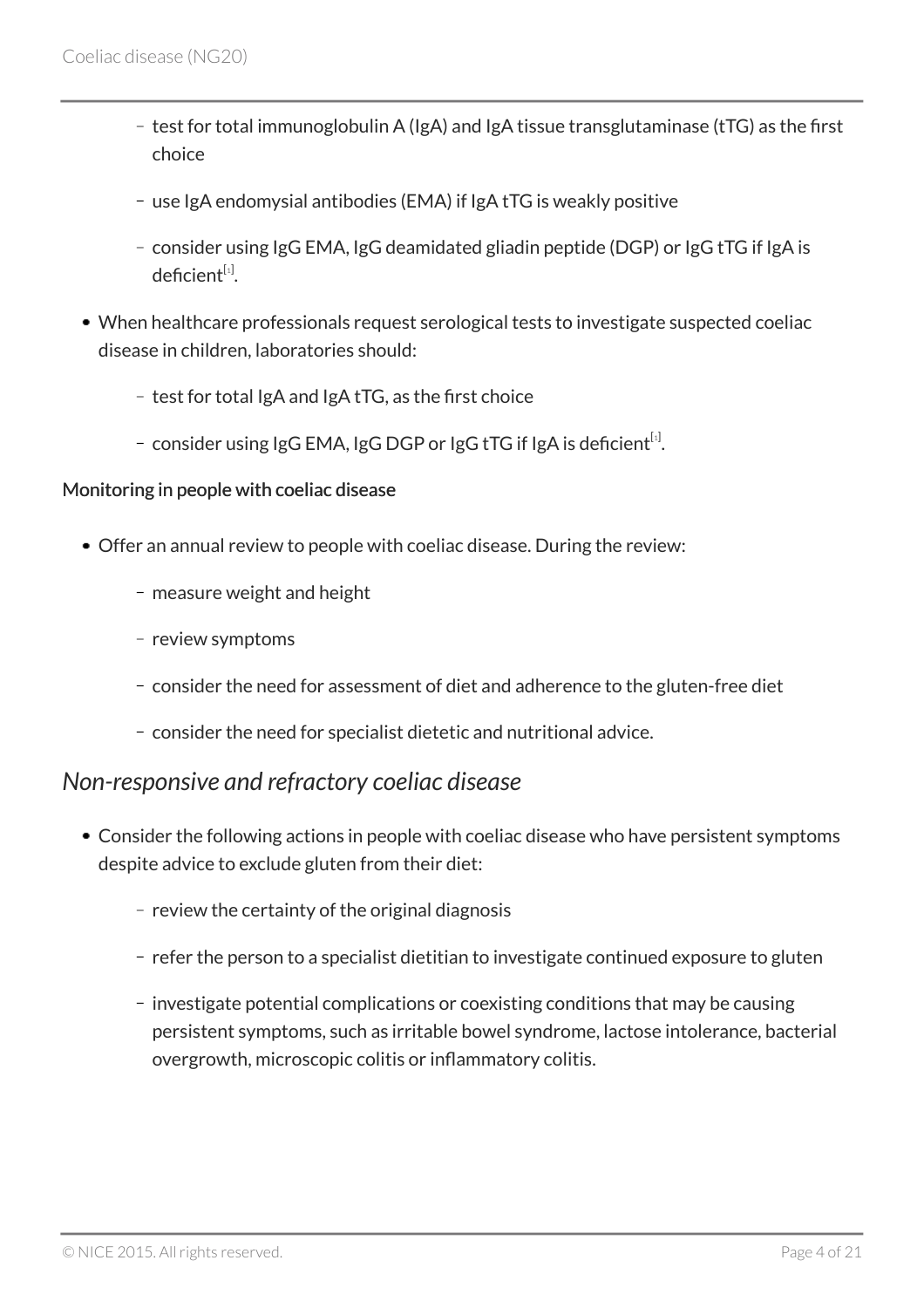### <span id="page-4-0"></span>*Information and support*

- A healthcare professional with a specialist knowledge of coeliac disease should tell people with a confirmed diagnosis of coeliac disease (and their family members or carers, where appropriate) about the importance of a gluten-free diet and give them information to help them follow it. This should include:
	- information on which types of food contain gluten and suitable alternatives, including gluten-free substitutes
	- explanations of food labelling
	- information sources about gluten-free diets, recipe ideas and cookbooks
	- how to manage social situations, eating out and travelling away from home, including travel abroad
	- avoiding cross-contamination in the home and minimising the risk of accidental gluten intake when eating out
	- the role of national and local coeliac support groups.

<span id="page-4-1"></span> $^{\left[ \textrm{i}\right]}$ IgA deficiency is defined as total IgA less than 0.07 mg per litre.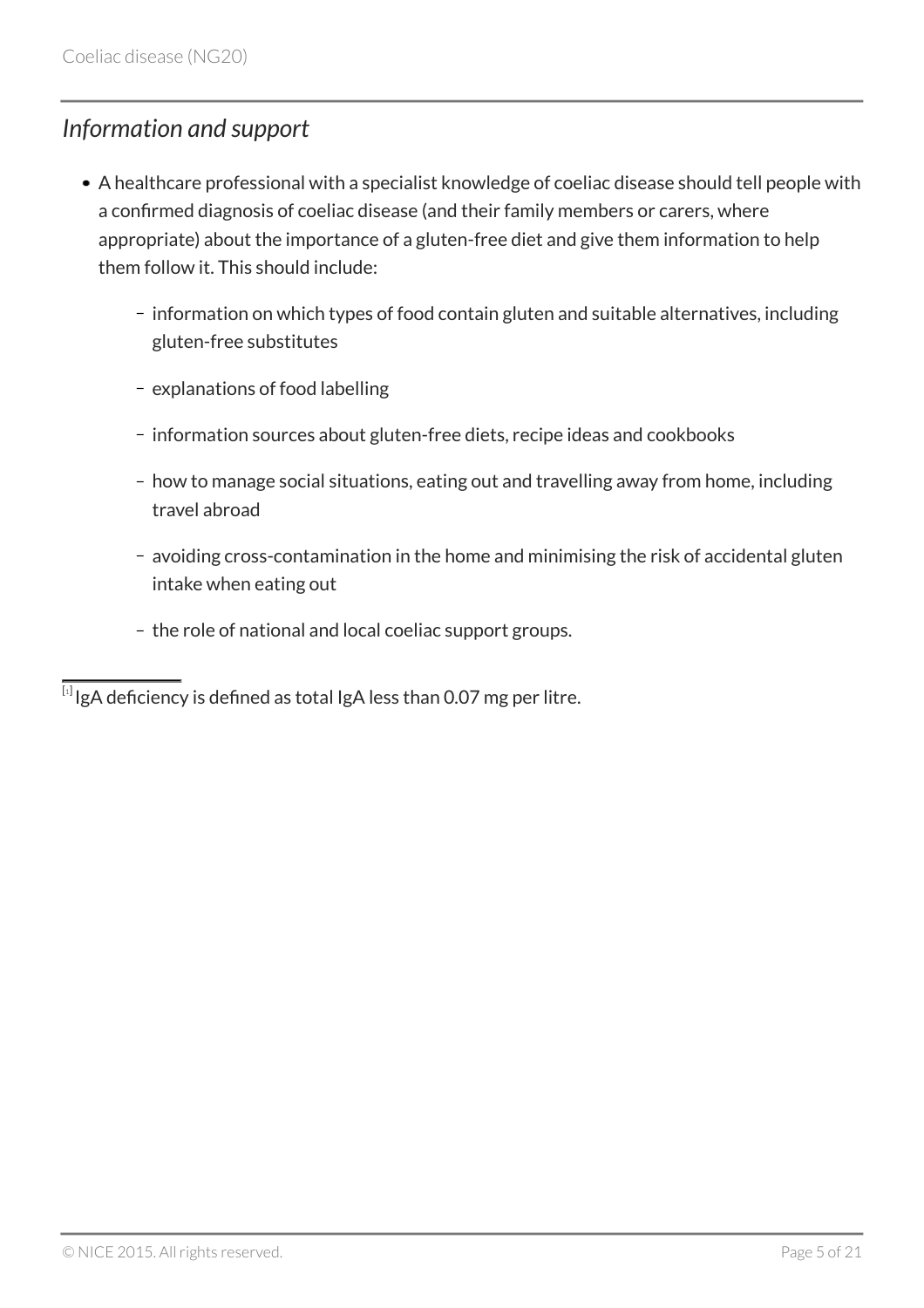### <span id="page-5-0"></span>Recommendations

People have the right to be involved in discussions and make informed decisions about their care, as described in [your care](https://www.nice.org.uk/about/nice-communities/public-involvement/your-care).

[Making decisions using NICE guidelines](https://www.nice.org.uk/about/what-we-do/our-programmes/nice-guidance/nice-guidelines/using-NICE-guidelines-to-make-decisions) explains how we use words to show the strength of our recommendations, and has information about safeguarding, consent and prescribing medicines (including 'off-label' use).

### <span id="page-5-1"></span>*1.1 Recognition of coeliac disease*

- 1.1.1 Offer serological testing for coeliac disease to:
	- people with any of the following:
		- persistent unexplained abdominal or gastrointestinal symptoms
		- faltering growth
		- prolonged fatigue
		- unexpected weight loss
		- severe or persistent mouth ulcers
		- unexplained iron, vitamin B12 or folate deficiency
		- type 1 diabetes, at diagnosis
		- autoimmune thyroid disease, at diagnosis
		- irritable bowel syndrome (in adults)
	- first-degree relatives of people with coeliac disease.
- 1.1.2 Consider serological testing for coeliac disease in people with any of the following:
	- metabolic bone disorder (reduced bone mineral density or osteomalacia)
	- unexplained neurological symptoms (particularly peripheral neuropathy or ataxia)
	- unexplained subfertility or recurrent miscarriage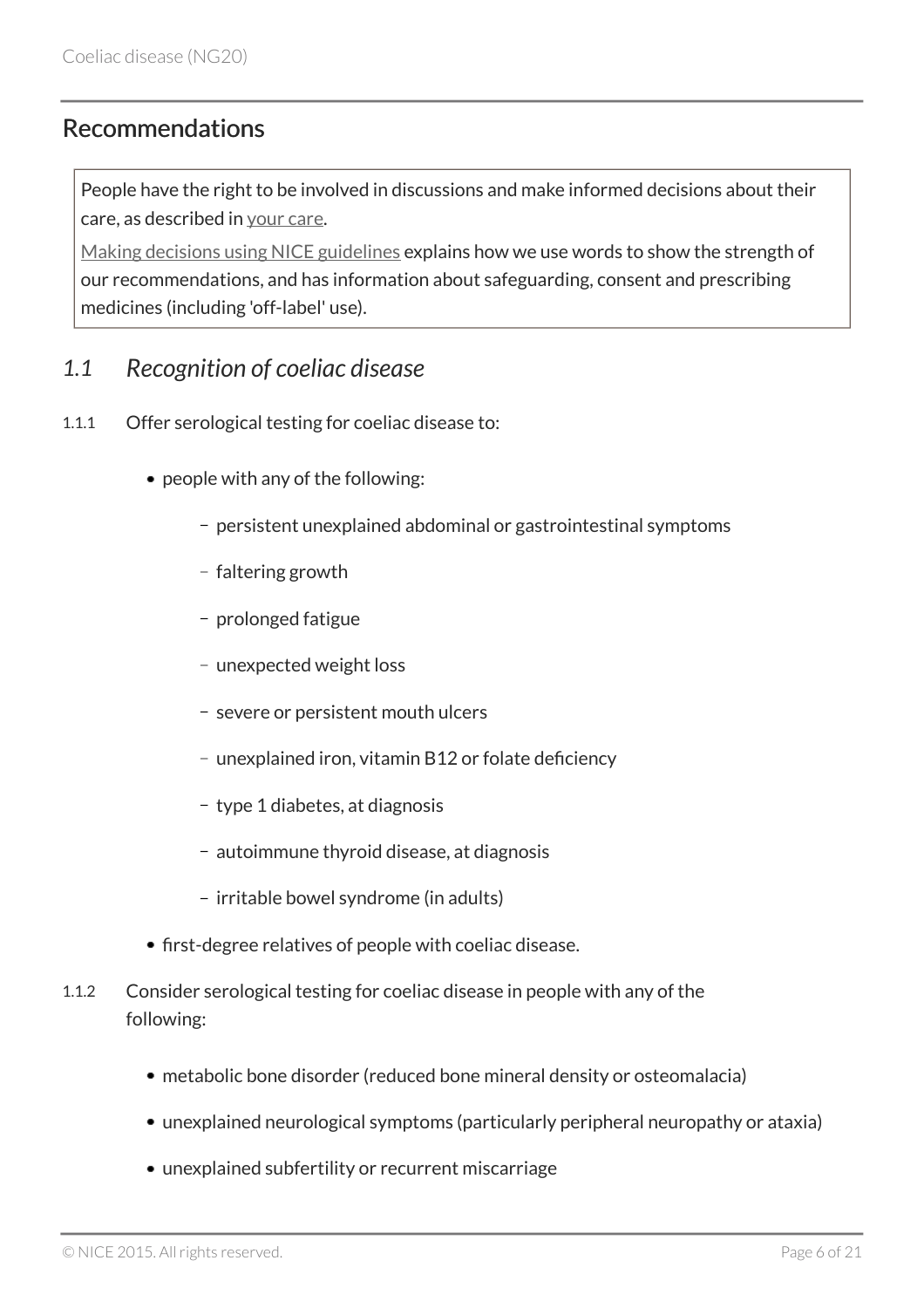- persistently raised liver enzymes with unknown cause
- dental enamel defects
- Down's syndrome
- Turner syndrome.
- 1.1.3 For people undergoing investigations for coeliac disease:
	- explain that any test is accurate only if a gluten-containing diet is eaten during the diagnostic process and
	- advise the person not to start a gluten-free diet until diagnosis is confirmed by a specialist, even if the results of a serological test are positive.
- 1.1.4 Advise people who are following a normal diet (containing gluten) to eat some gluten in more than 1 meal every day for at least 6 weeks before testing.
- 1.1.5 If people who have restricted their gluten intake or excluded gluten from their diet are reluctant or unable to re-introduce gluten into their diet before testing:
	- refer the person to a gastrointestinal specialist and
	- explain that it may be difficult to confirm their diagnosis by intestinal biopsy.
- 1.1.6 Advise people who have tested negative for coeliac disease, particularly first-degree relatives and people with type 1 diabetes, that:
	- coeliac disease may present with a wide range of symptoms and
	- they should consult their healthcare professional if any of the symptoms listed in recommendations 1.1.1 or 1.1.2 arise or persist.
- 1.1.7 Do not offer serological testing for coeliac disease in infants before gluten has been introduced into the diet.

### <span id="page-6-0"></span>*1.2 Serological testing for coeliac disease*

1.2.1 All serological tests should be undertaken in laboratories with clinical pathology accreditation (CPA) or ISO15189 accreditation.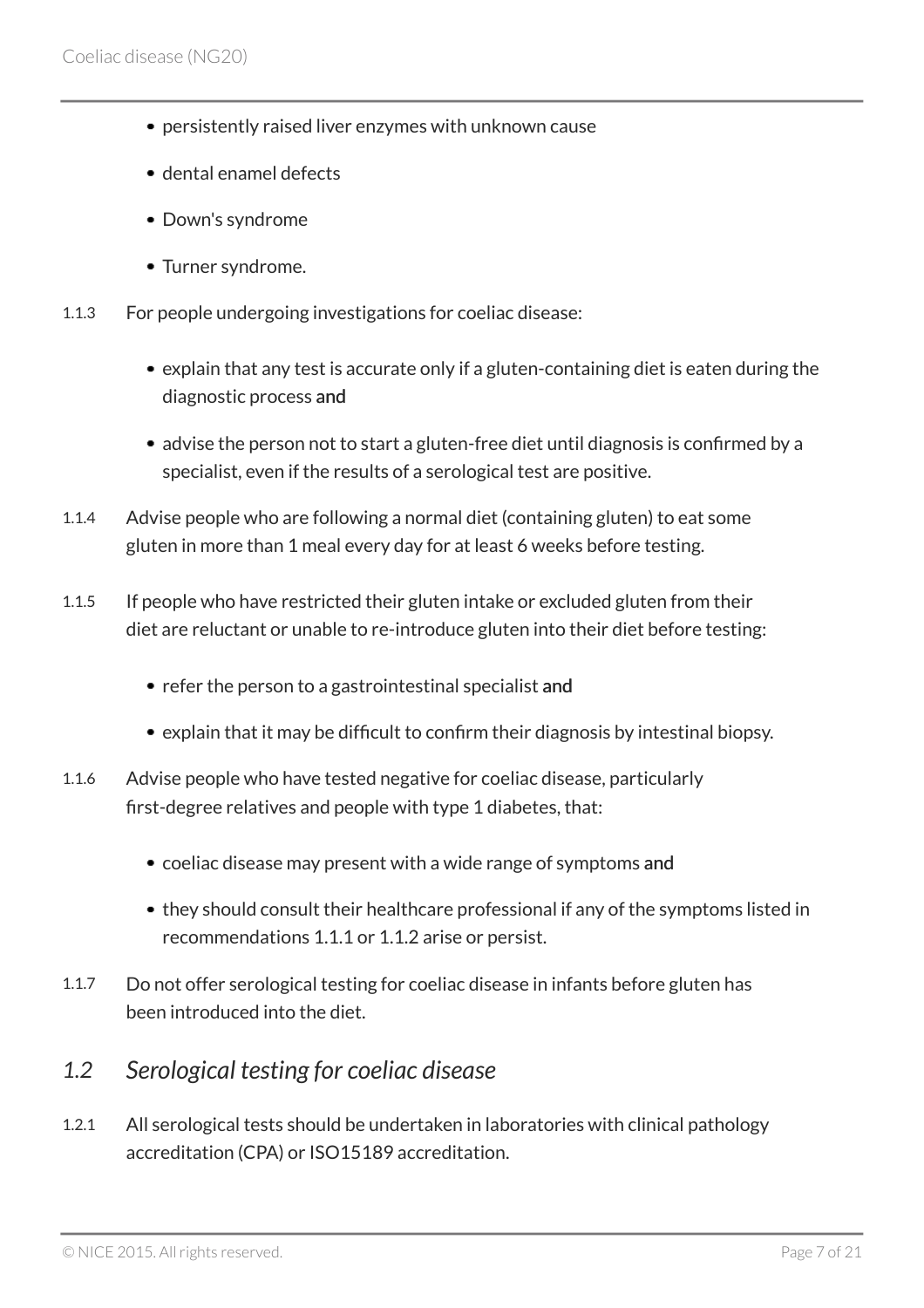- 1.2.2 When healthcare professionals request serological tests to investigate suspected coeliac disease in young people and adults, laboratories should:
	- test for total immunoglobulin A (IgA) and IgA tissue transglutaminase (tTG) as the first choice
	- use IgA endomysial antibodies (EMA) if IgA tTG is weakly positive
	- consider using IgG EMA, IgG deamidated gliadin peptide (DGP) or IgG tTG if IgA is deficient $^{\left[ \text{1}\right] }$  $^{\left[ \text{1}\right] }$  $^{\left[ \text{1}\right] }$ .
- 1.2.3 When healthcare professionals request serological tests to investigate suspected coeliac disease in children, laboratories should:
	- test for total IgA and IgA tTG as the first choice
	- consider using IgG EMA, IgG DGP or IgG tTG if IgA is deficient $^{\text{\tiny{[1]}}}$  $^{\text{\tiny{[1]}}}$  $^{\text{\tiny{[1]}}}$ .
- 1.2.4 When laboratories test for total IgA, a specific assay designed to measure total IgA levels should be used.
- 1.2.5 Do not use human leukocyte antigen (HLA) DQ2 (DQ2.2 and DQ2.5)/DQ8 testing in the initial diagnosis of coeliac disease in non-specialist settings.
- 1.2.6 Only consider using HLA DQ2 (DQ2.2 and DQ2.5)/DQ8 testing in the diagnosis of coeliac disease in specialist settings (for example, in children who are not having a biopsy, or in people who already have limited gluten ingestion and choose not to have a gluten challenge).
- 1.2.7 Laboratories should clearly communicate the interpretation of serological test results and recommended action to healthcare professionals.

### <span id="page-7-0"></span>*1.3 Referral of people with suspected coeliac disease*

<span id="page-7-1"></span>1.3.1 Refer young people and adults with positive serological test results<sup>[[2](#page-11-0)]</sup> to a gastrointestinal specialist for endoscopic intestinal biopsy to confirm or exclude coeliac disease.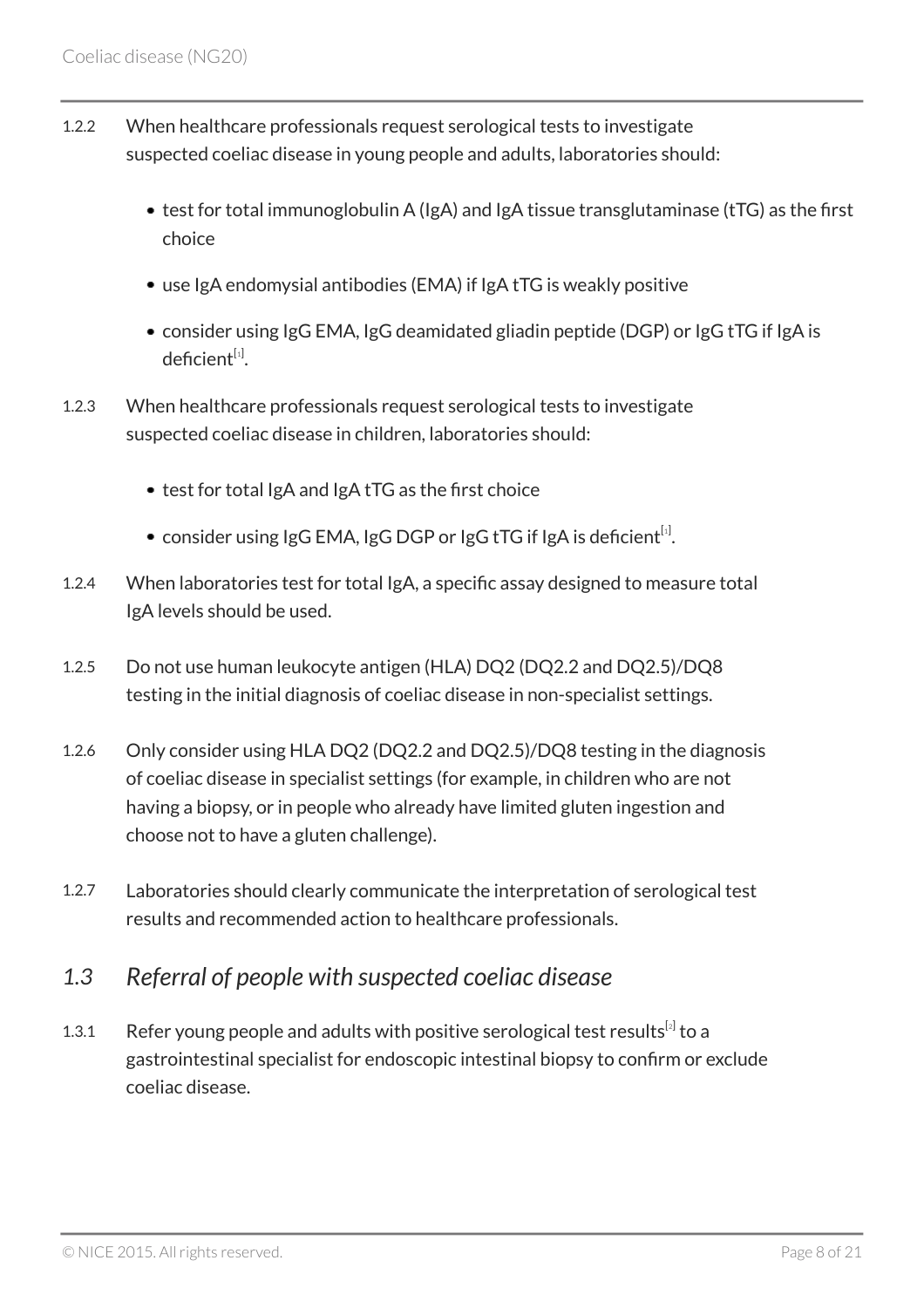- 1.3.2 Refer children with positive serological test results to a paediatric gastroenterologist or paediatrician with a specialist interest in gastroenterology for further investigation<sup>[s]</sup> for coeliac disease.
- <span id="page-8-1"></span>1.3.3 Refer people with negative serological test results to a gastrointestinal specialist for further assessment if coeliac disease is still clinically suspected.
- 1.3.4 Healthcare professionals should have a low threshold for re-testing people identified in recommendations 1.1.1 or 1.1.2 if they develop any symptoms consistent with coeliac disease.

### <span id="page-8-0"></span>*1.4 Monitoring in people with coeliac disease*

- 1.4.1 Consider referring people with coeliac disease for endoscopic intestinal biopsy if continued exposure to gluten has been excluded and:
	- serological titres are persistently high and show little or no change after 12 months or
	- they have persistent symptoms, including diarrhoea, abdominal pain, weight loss, fatigue or unexplained anaemia.
- 1.4.2 Do not use serological testing alone to determine whether gluten has been excluded from the person's diet.
- 1.4.3 Offer an annual review to people with coeliac disease. During the review:
	- measure weight and height
	- review symptoms
	- consider the need for assessment of diet and adherence to the gluten-free diet
	- consider the need for specialist dietetic and nutritional advice.
- 1.4.4 Refer the person to a GP or consultant if concerns are raised in the annual review. The GP or consultant should assess all of the following:
	- the need for a dual-energy X-ray absorptiometry (DEXA) scan (in line with the NICE guideline on [osteoporosis: assessing the risk of fragility fracture](http://www.nice.org.uk/guidance/cg146)) or active treatment of bone disease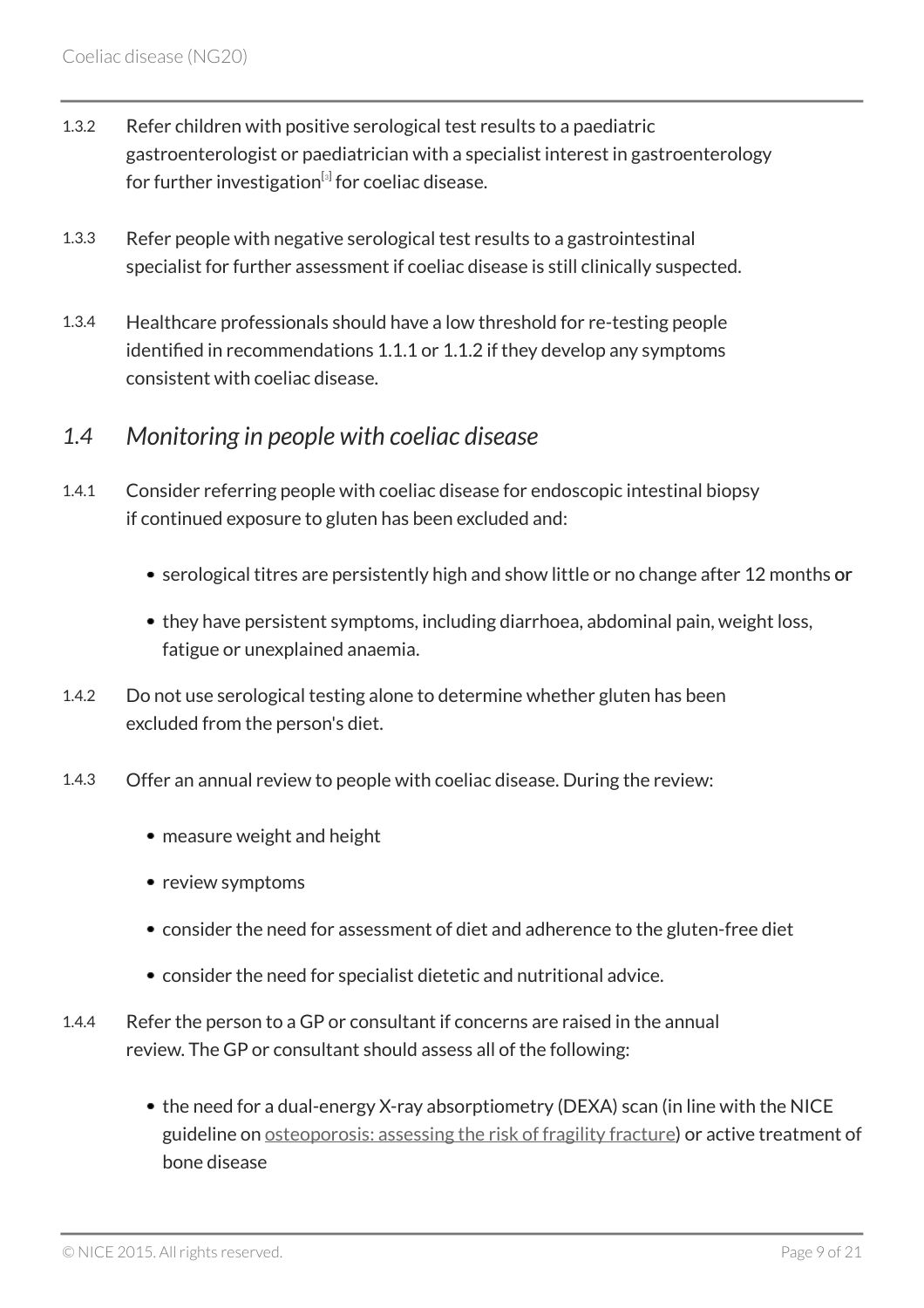- the need for specific blood tests
- the risk of long-term complications and comorbidities
- the need for specialist referral.
- <span id="page-9-0"></span>*1.5 Non-responsive and refractory coeliac disease*
- 1.5.1 Consider the following actions in people with coeliac disease who have persistent symptoms despite advice to exclude gluten from their diet:
	- review the certainty of the original diagnosis
	- refer the person to a specialist dietitian to investigate continued exposure to gluten
	- investigate potential complications or coexisting conditions that may be causing persistent symptoms, such as irritable bowel syndrome, lactose intolerance, bacterial overgrowth, microscopic colitis or inflammatory colitis.
- 1.5.2 Diagnose refractory coeliac disease if the original diagnosis of coeliac disease has been confirmed, and exposure to gluten and any coexisting conditions have been excluded as the cause of continuing symptoms.
- 1.5.3 Refer people with refractory coeliac disease to a specialist centre for further investigation.
- 1.5.4 Consider prednisolone for the initial management of the symptoms of refractory coeliac disease in adults while waiting for specialist advice.

#### <span id="page-9-1"></span>*1.6 Information and support*

- 1.6.1 Explain to people who are thought to be at risk of coeliac disease that a delayed diagnosis, or undiagnosed coeliac disease, can result in continuing ill health and serious long-term complications.
- 1.6.2 Give people with coeliac disease (and their family members or carers, where appropriate) sources of information on the disease, including national and local specialist coeliac groups and dietitians with a specialist knowledge in coeliac disease.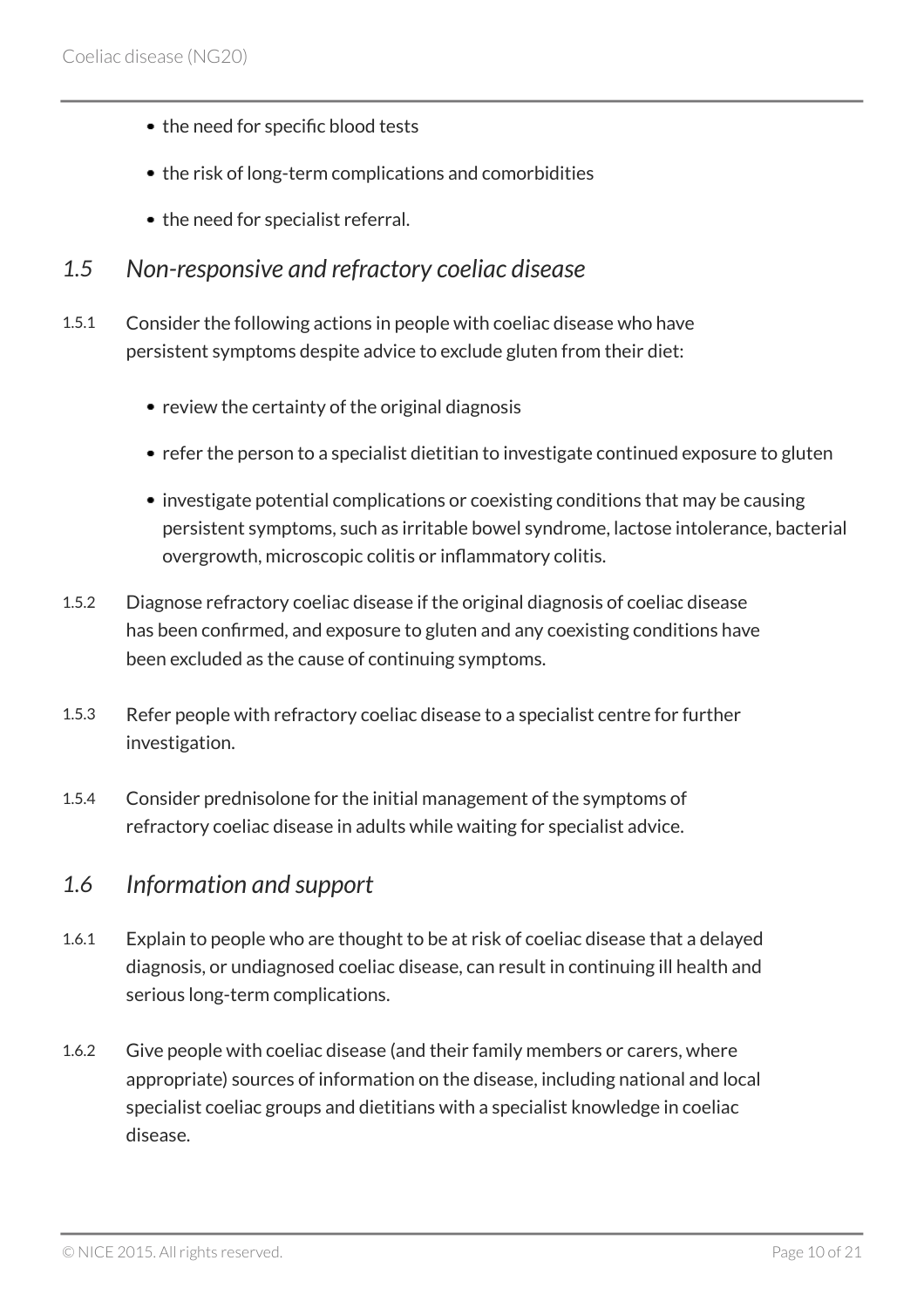- 1.6.3 A healthcare professional with a specialist knowledge of coeliac disease should tell people with a confirmed diagnosis of coeliac disease (and their family members or carers, where appropriate) about the importance of a gluten-free diet and give them information to help them follow it. This should include:
	- information on which types of food contain gluten and suitable alternatives, including gluten-free substitutes
	- explanations of food labelling
	- information sources about gluten-free diets, recipe ideas and cookbooks
	- how to manage social situations, eating out and travelling away from home, including travel abroad
	- avoiding cross contamination in the home and minimising the risk of accidental gluten intake when eating out
	- the role of national and local coeliac support groups.
- 1.6.4 Be aware that people with coeliac disease may experience anxiety and depression. Diagnose and manage these issues in line with the following NICE guidelines:
	- [Depression in adults with a chronic physical health problem](http://www.nice.org.uk/guidance/cg91)
	- [Depression in children and young people](http://www.nice.org.uk/guidance/cg28)
	- [Generalised anxiety disorder and panic disorder \(with or without agoraphobia\) in](http://www.nice.org.uk/guidance/cg113) [adults](http://www.nice.org.uk/guidance/cg113)
	- · [Social anxiety disorder](http://www.nice.org.uk/guidance/cg159).

### <span id="page-10-0"></span>*1.7 Advice on dietary management*

- 1.7.1 Advise people with coeliac disease (and their family members or carers, where appropriate) to seek advice from a member of their healthcare team if they are thinking about taking over-the-counter vitamin or mineral supplements.
- 1.7.2 Explain to people with coeliac disease (and their family members or carers, where appropriate) that they may need to take specific supplements such as calcium or vitamin D if their dietary intake is insufficient.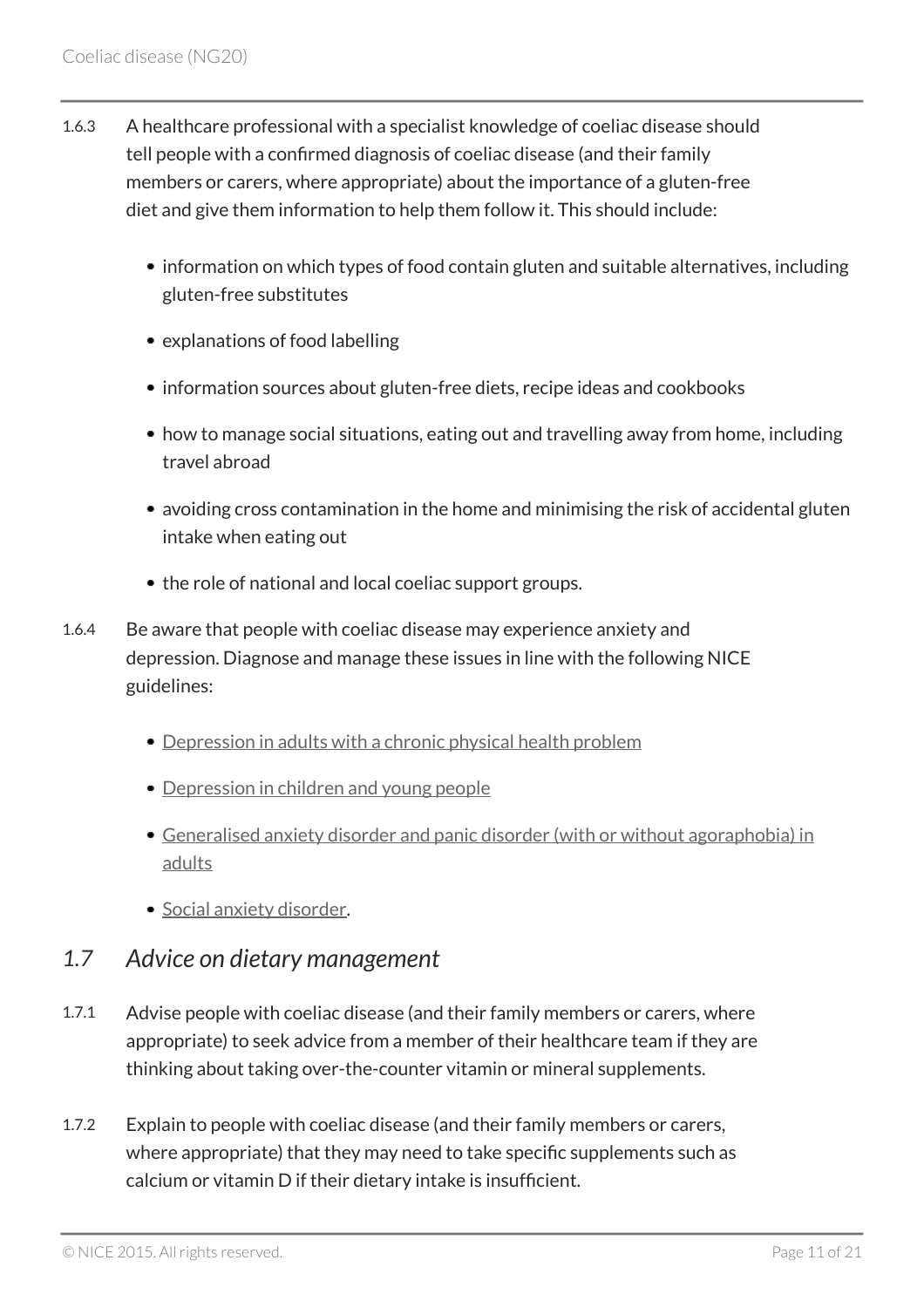- 1.7.3 Explain to people with coeliac disease (and their family members or carers, where appropriate) that:
	- they can choose to include gluten-free oats in their diet at any stage and
	- they will be advised whether to continue eating gluten-free oats depending on their immunological, clinical or histological response.

You can also see this guideline in the NICE pathway on [coeliac disease](http://pathways.nice.org.uk/pathways/coeliac-disease). To find out what NICE has said on topics related to this guideline, see our web page on [blood and immune system conditions](http://www.nice.org.uk/guidancemenu/conditions-and-diseases/blood-and-immune-system-conditions) and [digestive tract conditions](http://www.nice.org.uk/guidancemenu/conditions-and-diseases/digestive-tract-conditions).

<span id="page-11-1"></span> $^{\text{\tiny{[3]}}}$  $^{\text{\tiny{[3]}}}$  $^{\text{\tiny{[3]}}}$ Further investigation may include, but is not limited to, one or more of the following: an IgA EMA test to confirm serological positivity, HLA genetic testing, an endoscopic biopsy.

<span id="page-11-0"></span> $^{\lbrack 2]}$  $^{\lbrack 2]}$  $^{\lbrack 2]}$ In young people and adults, a positive serological test result is defined as unambiguously positive IgA tTG alone, or weakly positive IgA tTG and a positive IgA EMA test result. Note: In people who have IgA deficiency, a serologically positive result can be derived from any one of the IgG antibodies.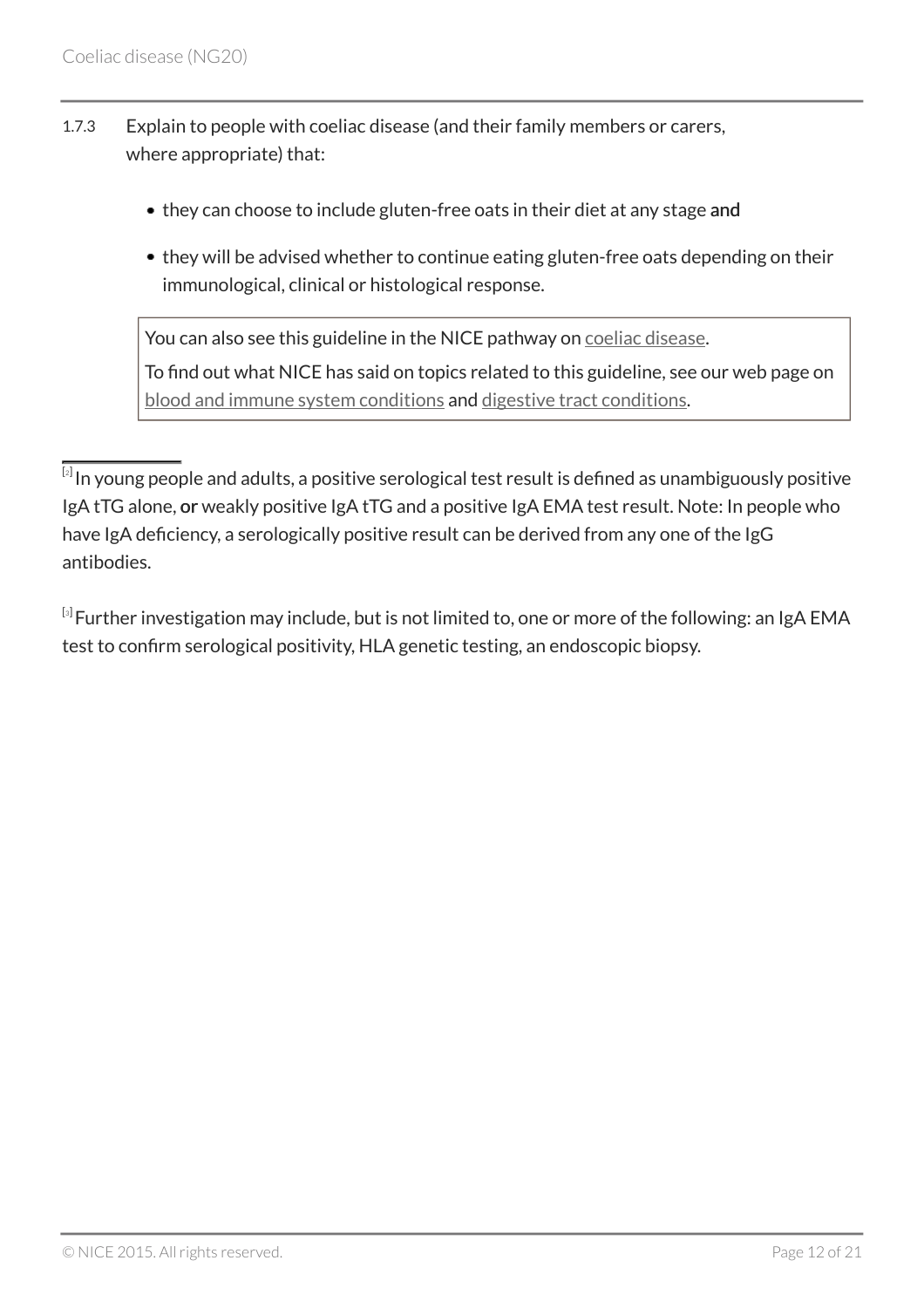# <span id="page-12-0"></span>**Context**

Coeliac disease is an autoimmune condition associated with chronic inflammation of the small intestine, which can lead to malabsorption of nutrients. Dietary proteins known as glutens, which are present in wheat, barley and rye, activate an abnormal mucosal immune response. Clinical and histological improvements usually follow when gluten is excluded from the diet.

Coeliac disease can present with a wide range of clinical features, both gastrointestinal (such as indigestion, diarrhoea, abdominal pain, bloating, distension or constipation) and non-gastrointestinal (such as fatigue, dermatitis herpetiformis, anaemia, osteoporosis, reproductive problems, neuropathy, ataxia or delayed puberty). Children may also present with features such as faltering growth, static weight or progressive weight loss. Although some people present with typical symptoms, others will initially experience few or no symptoms.

Coeliac disease is a common condition. Population screening studies suggest that in the UK 1 in 100 people are affected. The complications of coeliac disease (which may or may not be present at diagnosis) can include osteoporosis, ulcerative jejunitis, malignancy (intestinal lymphoma), functional hyposplenism, vitamin D deficiency and iron deficiency.

People with conditions such as type 1 diabetes, autoimmune thyroid disease, Down's syndrome and Turner syndrome are at a higher risk than the general population of having coeliac disease. First-degree relatives of a person with coeliac disease also have an increased likelihood of having coeliac disease.

The treatment of coeliac disease is a lifelong gluten-free diet. Specific education and information, such as advice and education on alternative foods in the diet to maintain a healthy and varied intake, may increase the likelihood of adherence and a positive prognosis. These could be provided by a dietitian with experience in coeliac disease. However, access to specialist dietetic support is currently patchy in the UK.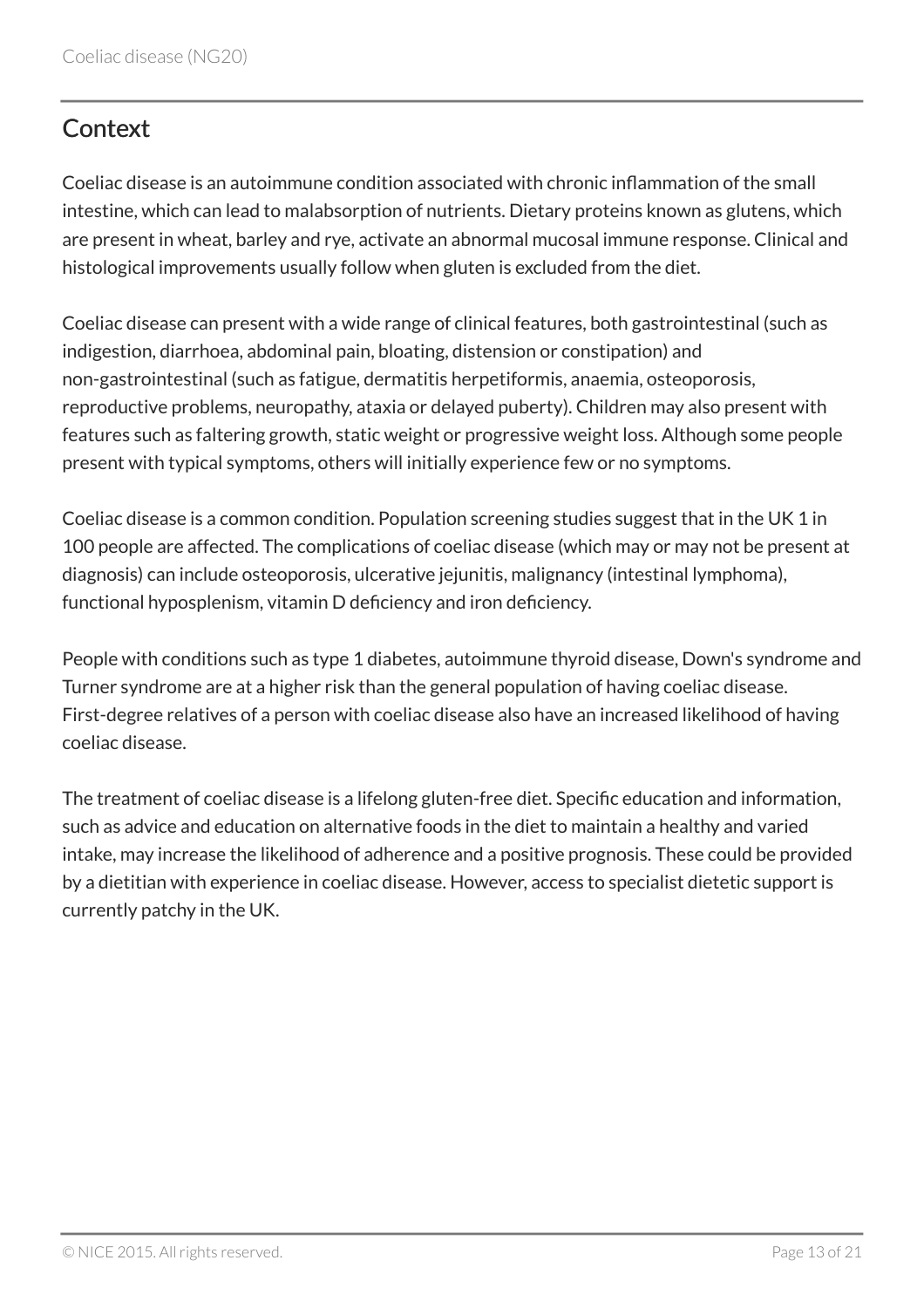# <span id="page-13-0"></span>Recommendations for research

The Guideline Committee has made the following recommendations for research. The Committee's full set of research recommendations is detailed in the <u>[full guideline](http://www.nice.org.uk/Guidance/NG20/Evidence)</u>.

### <span id="page-13-1"></span>*1 Serological testing in people who have IgA deficiency*

What is the sensitivity and specificity of IgG tissue transglutaminase (tTG), IgG endomysial antibodies (EMA) and IgG deamidated gliadin peptide (DGP) tests in detecting coeliac disease in people with IgA deficiency?

#### Why this is important

IgA deficiency is significantly more common in people with coeliac disease than in the general population. People with IgA deficiency will have a false negative result when tested for IgA antibody, which may lead to a missed diagnosis of coeliac disease. A missed diagnosis may result in increased use of NHS resources and the person experiencing the risks associated with undiagnosed coeliac disease. IgG antibodies are recommended for use in place of IgA antibodies in people who have IgA deficiency, but there is limited evidence to demonstrate the sensitivity and specificity of tests for IgG antibodies – that is, IgG tTG, IgG EMA and IgG DGP – in people suspected of having coeliac disease with IgA deficiency.

### <span id="page-13-2"></span>*2 Serological testing in people who test negative for anti-transglutaminase*

What is the sensitivity and specificity of IgA EMA and IgA DGP tests in detecting coeliac disease in people who test negative for IgA tTG?

#### Why this is important

In people with suspected coeliac disease, IgA tTG is most commonly used as the first-choice test to detect the presence of coeliac disease antibodies but some people with coeliac disease will get a false negative result. If this happens, and if there is a strong and ongoing clinical suspicion of coeliac disease, serological testing for IgA EMA or IgA or IgG DGP antibodies should also be requested. However, there is little evidence for the sensitivity and specificity of these antibodies in people who have tested negative for IgA tTG antibodies. A clearer understanding of the sensitivity and specificity of EMA and DGP antibodies in people who have tested negative for IgA tTG will allow clinicians to better interpret test results and make a more informed diagnosis.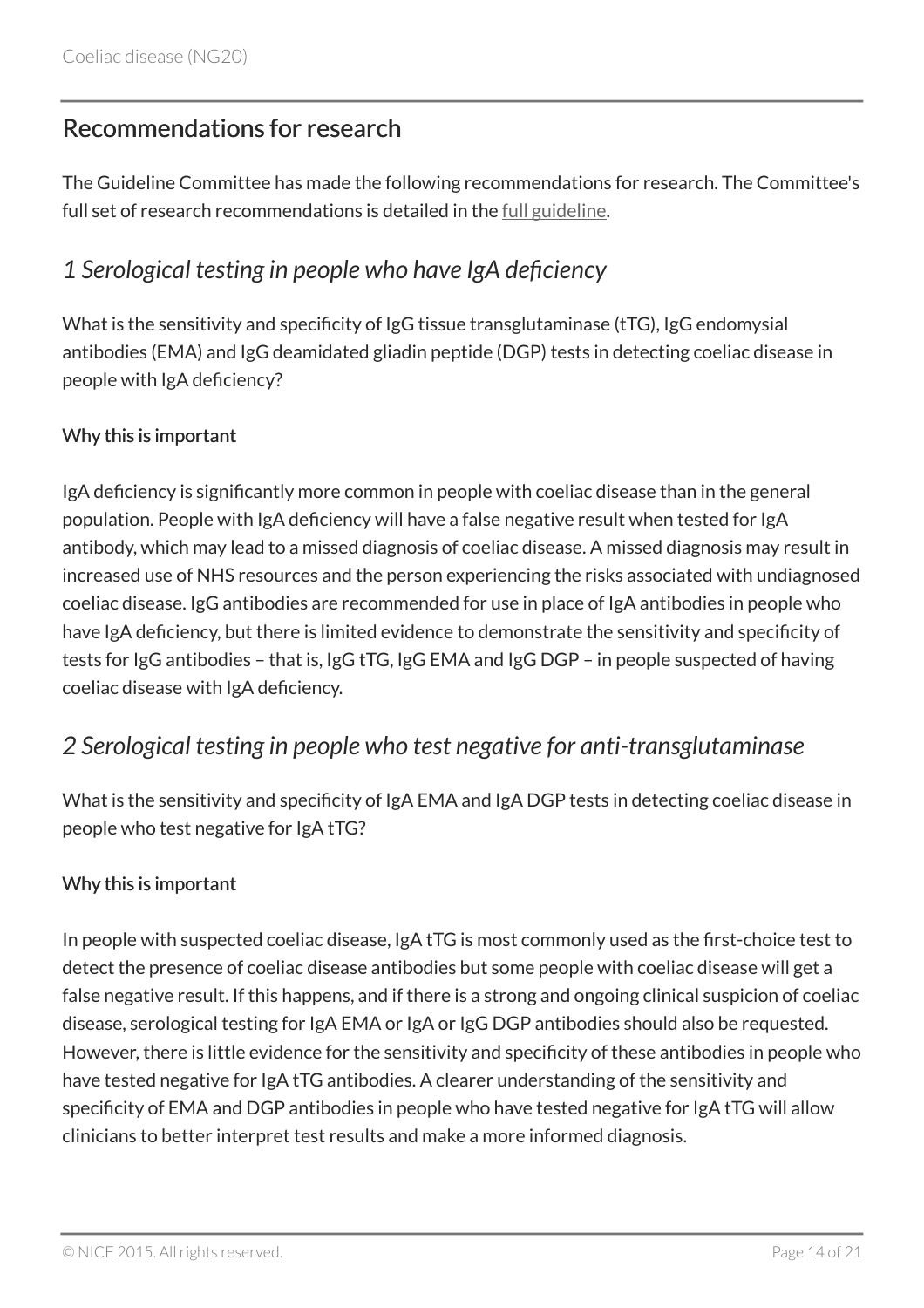# <span id="page-14-0"></span>*3 Dietary supplements*

Should people with coeliac disease be offered calcium and vitamin D supplements for a specific time period soon after their initial diagnosis?

#### Why this is important

People with coeliac disease are at an increased risk of malabsorption of key nutrients such as calcium and vitamin D. This is because of the role gluten plays in preventing these nutrients from being properly absorbed. It is not known how long the body takes to properly absorb these vitamins and minerals once a gluten-free diet is started. It is also not known whether the majority of people diagnosed with coeliac disease have enough calcium and vitamin D in their diet, or whether some people with coeliac disease are able to get enough of these nutrients from what they eat. Answering this research question will help healthcare professionals to understand whether calcium and vitamin D should be offered to everyone at the time of diagnosis and for how long these vitamin and mineral supplements should be taken.

### <span id="page-14-1"></span>*4 Dietitian contribution to patient management*

How can the role of the dietitian contribute most effectively within a coeliac disease team?

#### Why this is important

As a gluten-free diet is the primary treatment option for people with coeliac disease, it is important that a dietitian with a specialist interest in coeliac disease should play a significant role in their care and follow-up. Many of the common problems associated with the long-term management of coeliac disease happen because of non-adherence to a gluten-free diet. It is important to explore how to maximise the effectiveness of the dietitian's role in helping people with coeliac disease to adhere to a gluten-free diet.

# <span id="page-14-2"></span>*5 Frequency of monitoring*

What is the effectiveness of more frequent monitoring compared with monitoring at 12 months after diagnosis in people with newly diagnosed coeliac disease?

#### Why this is important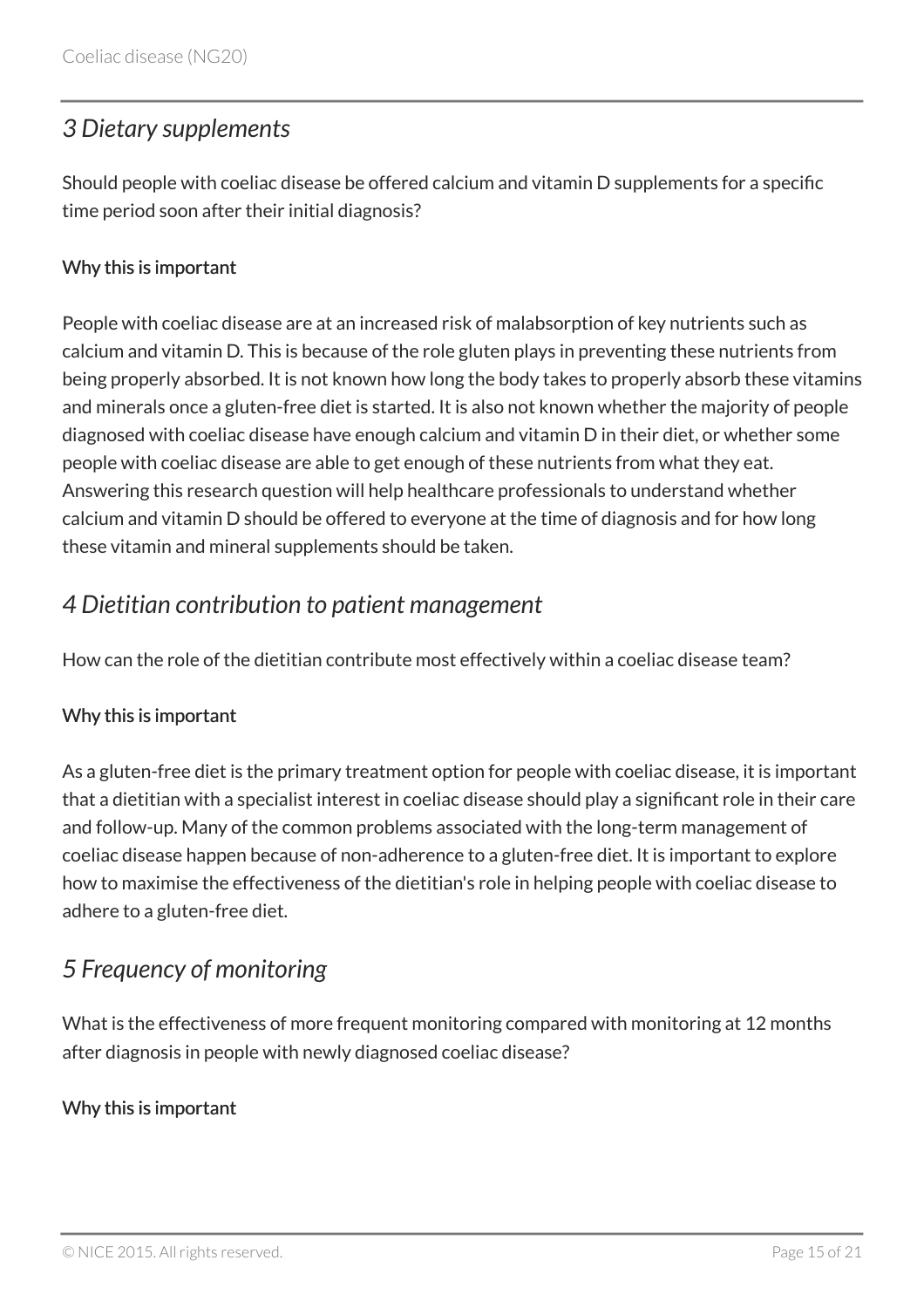It is currently not known how often people with coeliac disease should have their condition monitored. No research has adequately investigated the effectiveness of different monitoring frequencies. There is variation across the UK in how often people with coeliac disease have their condition monitored. Further research within this area is important to ensure that people with coeliac disease are having their condition adequately monitored.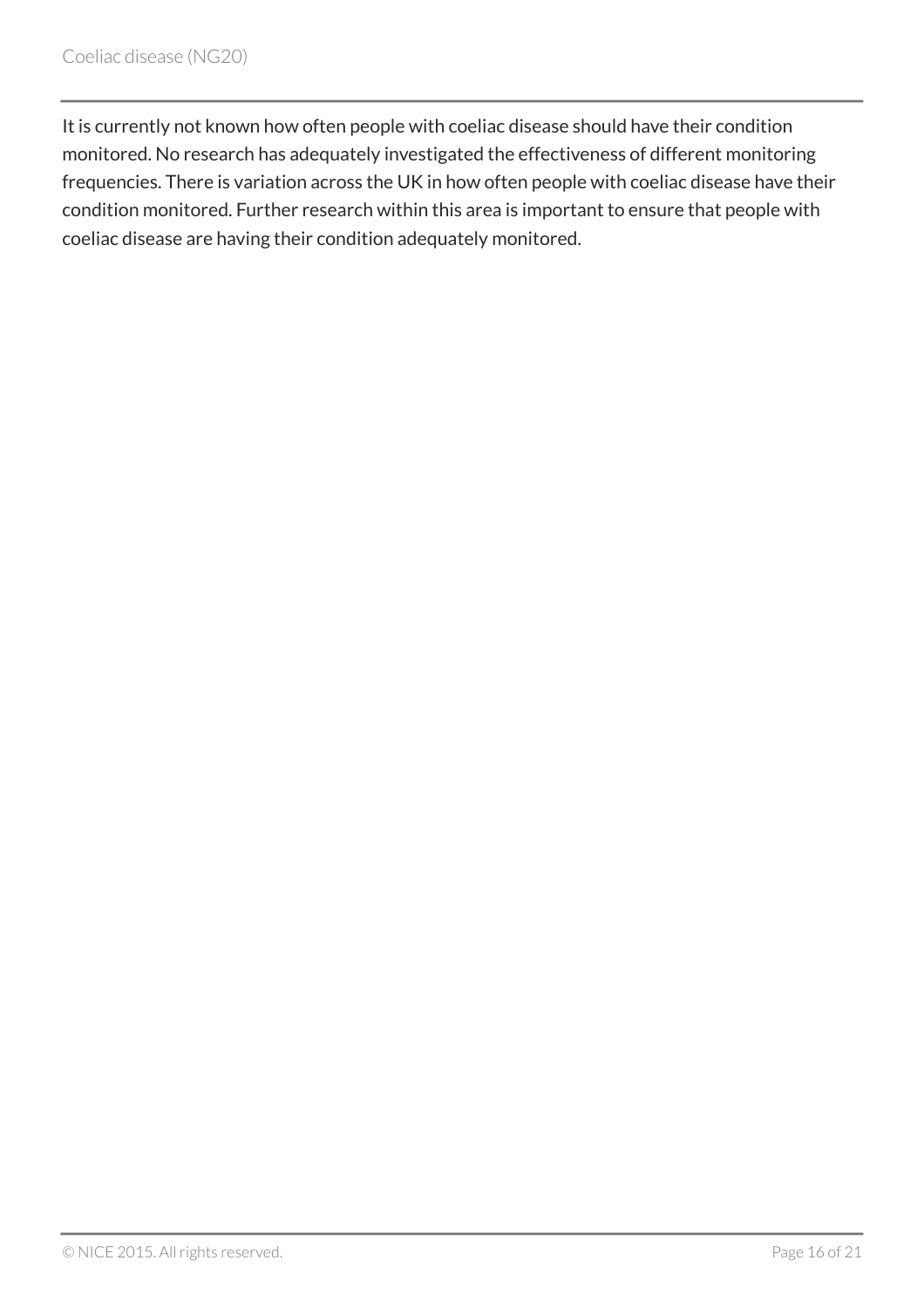# <span id="page-16-0"></span>Update information

This guideline is an update of NICE guideline CG86 (published May 2009) and replaces it.

September 2015: ISBN corrected.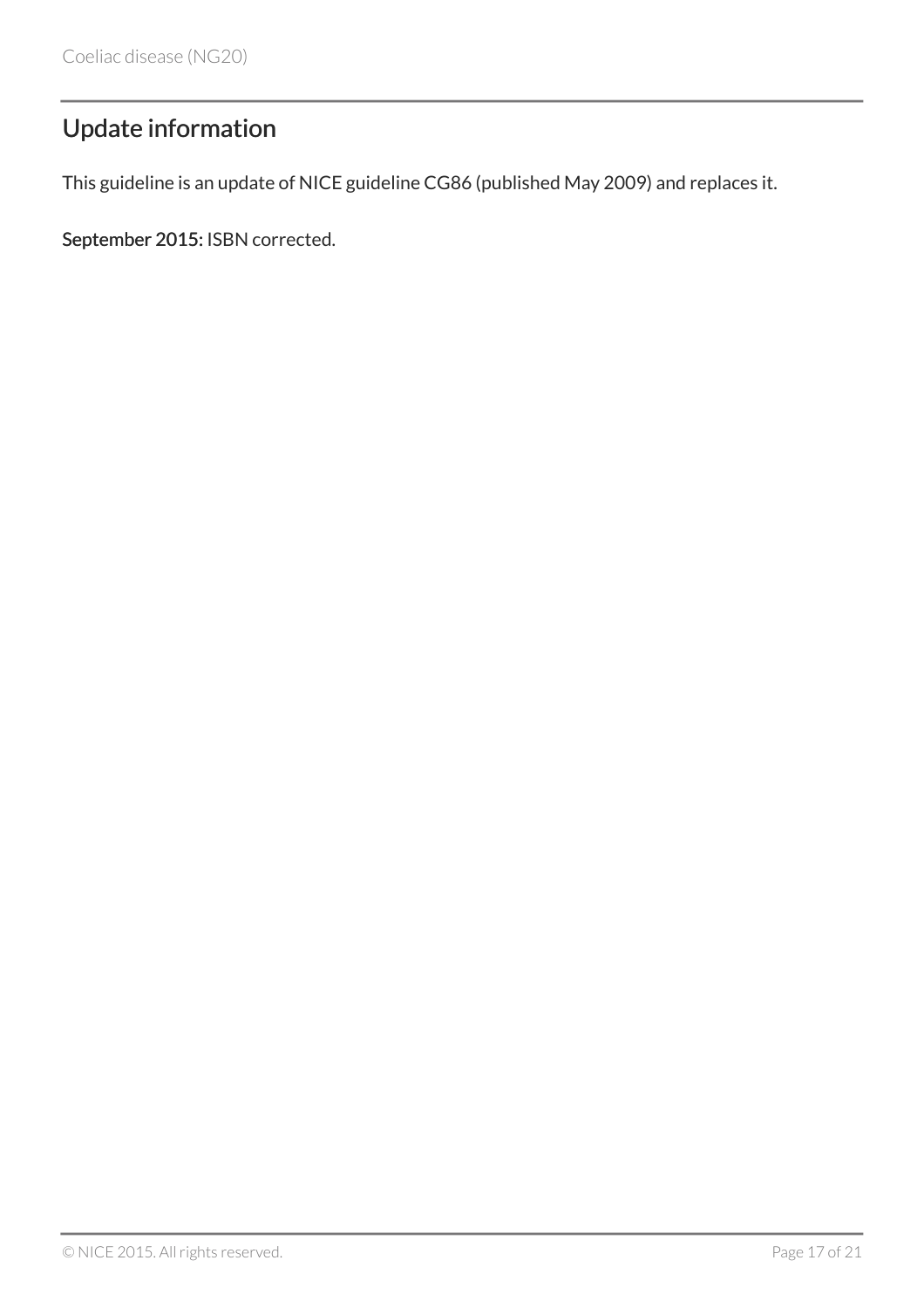# <span id="page-17-0"></span>Implementation: getting started

This section highlights 2 areas of the coeliac disease guideline that could have a big impact on practice and be challenging to implement, along with the reasons why change is happening in these areas (given in the box at the start of each area). We identified these with the help of stakeholders and Guideline Committee members (see [section 9.4 of the manual\)](https://www.nice.org.uk/article/pmg20/chapter/9-Developing-and-wording-recommendations-and-writing-the-guideline#highlighting-recommendations-for-implementation-support). The section also gives information on resources to help with implementation.

# <span id="page-17-1"></span>*The challenge: making sure laboratories offer testing for tissue transglutaminase and endomysial antibodies*

#### See recommendations [1.2.2, 1.2.3 and 1.2.7](#page-5-0).

The benefit of implementing IgA tissue transglutaminase (IgA tTG) as the first-choice test will result in optimal sensitivity and specificity in serological testing. However, there is no clear guidance on how to interpret weakly positive IgA tTG results. Conducting an endomysial antibody test to follow up people with weakly positive IgA tTG test results will provide the opportunity for a secondary serological screen to inform the decision to biopsy in people with suspected coeliac disease.

### Offering both tTG and endomysial antibodies tests

Many laboratories currently offer only one of these tests, usually only tTG. This may be because of a lack of demand, lack of equipment, or a lack of expertise to conduct the endomysial antibodies (EMA) test. Some laboratory staff may not be trained or may not have experience in carrying out EMA tests.

#### *What can laboratories do to help?*

Work with commissioners and local pathology networks to make a business case. If demand is sufficient they may wish to include offering EMA tests in-house (this may include purchasing new equipment such as immunofluorescence microscopes and slide staining equipment, and training staff to carry out EMA testing). Or if demand is low, look at alternative options to providing EMA testing in-house, such as sending samples for testing to other laboratories in their network. The NICE [costing statement](http://www.nice.org.uk/Guidance/NG20/Costing) for this guideline can help to inform this.

#### Ensuring that anti-tTG assays have been appropriately validated in each laboratory before use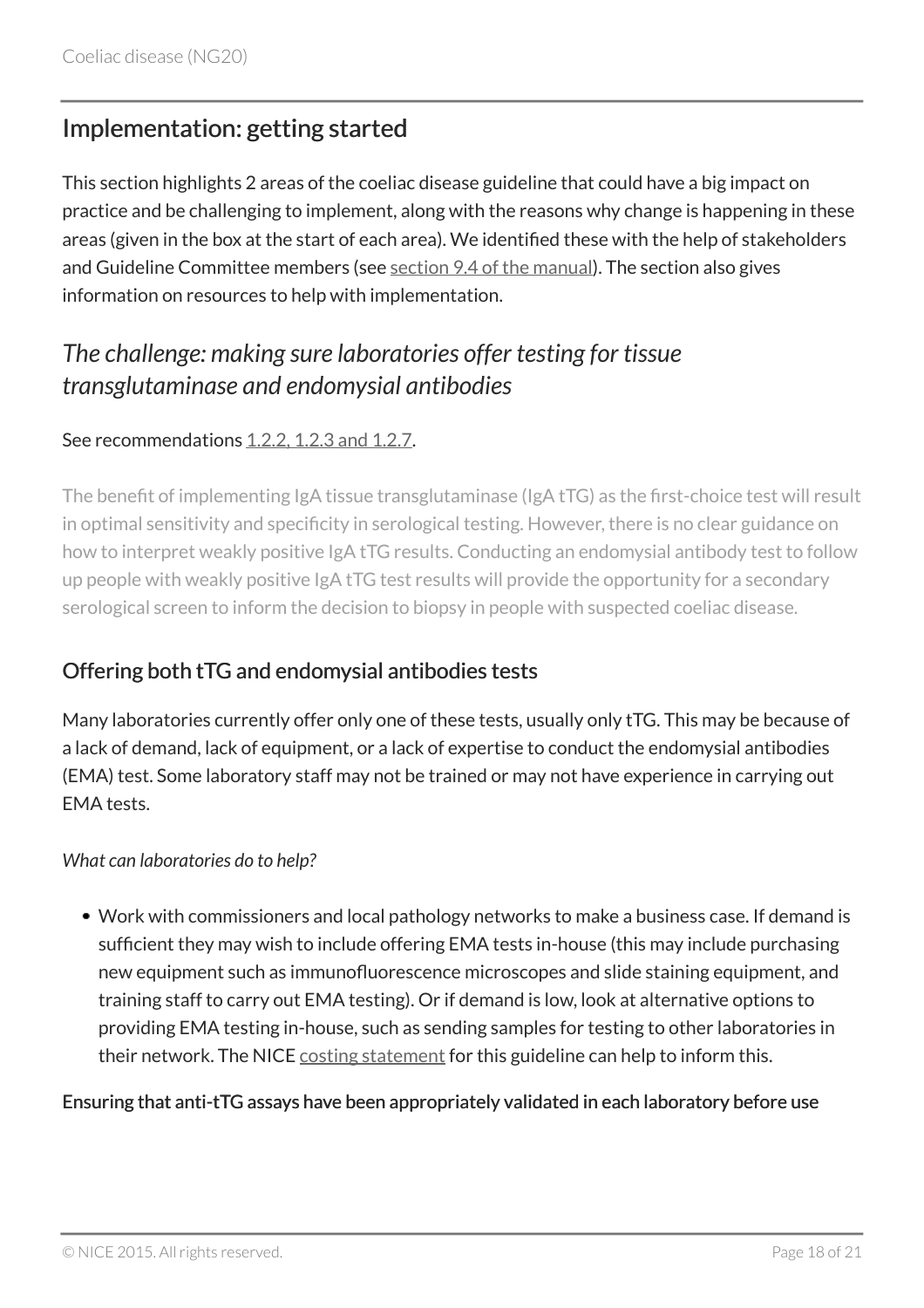There are several different testing kits and methods available to laboratories to detect tTG. However, in the absence of international standards for IgA (and IgG) anti-tTG, there is wide variability in sensitivity and specificity between these assays and currently no method to ensure comparability between tests.

#### *What can laboratories do to help?*

• Internally validate their serological testing assays and develop an appropriate threshold for their local screening population to ensure optimal diagnosis, and re-audit this threshold at regular time intervals.

#### Interpreting the results of the tTG and EMA tests

Often laboratories report the results of the assays to the requesting GP as numbers, with no other indication about whether coeliac disease is serologically suspected or not. Without help or explanation of the appropriate threshold, it is possible that the requesting GP could wrongly interpret the result.

#### *What can laboratories do to help?*

Change the way the results of serological assays are reported to clearly state if coeliac disease is suspected so that the results are not open to incorrect interpretation by the requesting GP.

# <span id="page-18-0"></span>*The challenge: making sure people have access to a healthcare professional trained to give specialist dietetic advice in relation to coeliac disease*

#### See recommendations [1.4.3 and 1.5.1.](#page-5-0)

The only treatment for coeliac disease is for the person to follow a gluten-free diet. The advice and support of a healthcare professional with specialist knowledge of the dietary requirements of coeliac disease is one approach to help ensure lifelong adherence to a gluten-free diet.

### Providing access to a healthcare professional trained to give specialist dietetic advice in both primary and secondary care settings

There is a lack of dietitians in the NHS nationally, and specifically a lack of dietitians who have a specialist interest in coeliac disease or gastroenterology. This leads to variation in the provision of specialist dietetic advice.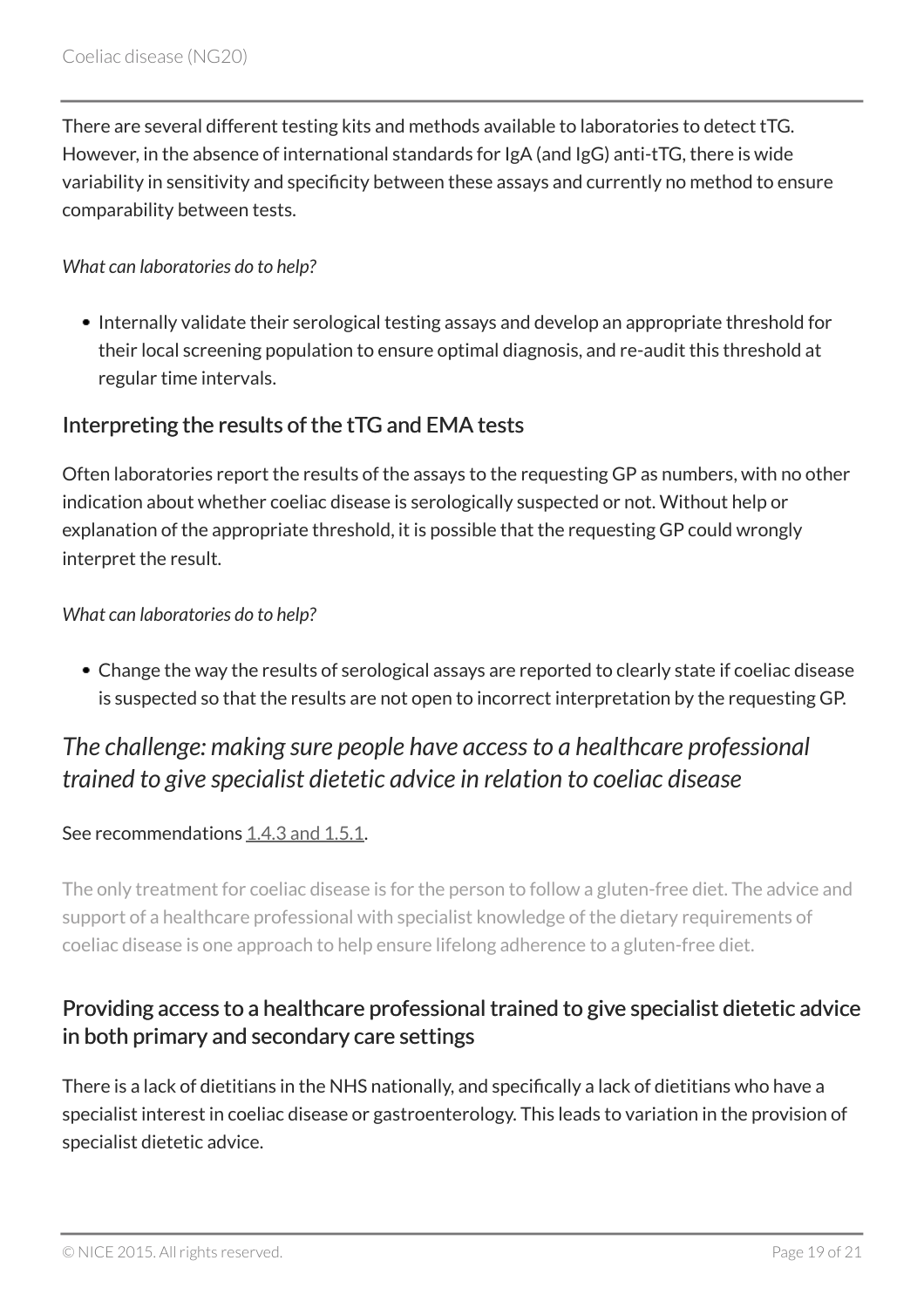#### *What can commissioners and providers of services for people with coeliac disease do to help?*

- Work together to develop a local service model for follow-up care for people with coeliac disease. This model could include having access to specialist dietitians, group clinics or pharmacy-based support. It could also cover developing the skills and knowledge of existing dietitians or other healthcare professionals in coeliac disease using training. For example, dietitians could attend the British Dietetic Association's course [Coeliac disease: an overview of](http://www.bdacpd.co.uk/course/index.php) [management,](http://www.bdacpd.co.uk/course/index.php) and community pharmacists could work through the learning in the coeliac disease section of the Centre for Pharmacy Postgraduate Education's [The Learning Pharmacy](http://www.thelearningpharmacy.com/). Both these resources have been developed in conjunction with Coeliac UK. The NICE [costing](http://www.nice.org.uk/Guidance/NG20/costing) [statement](http://www.nice.org.uk/Guidance/NG20/costing) for this guideline can help to inform this.
- Visit the [NICE local practice collection](http://www.nice.org.uk/about/what-we-do/into-practice/local-practice-case-studies) to see examples on, or to share, innovative models of care.